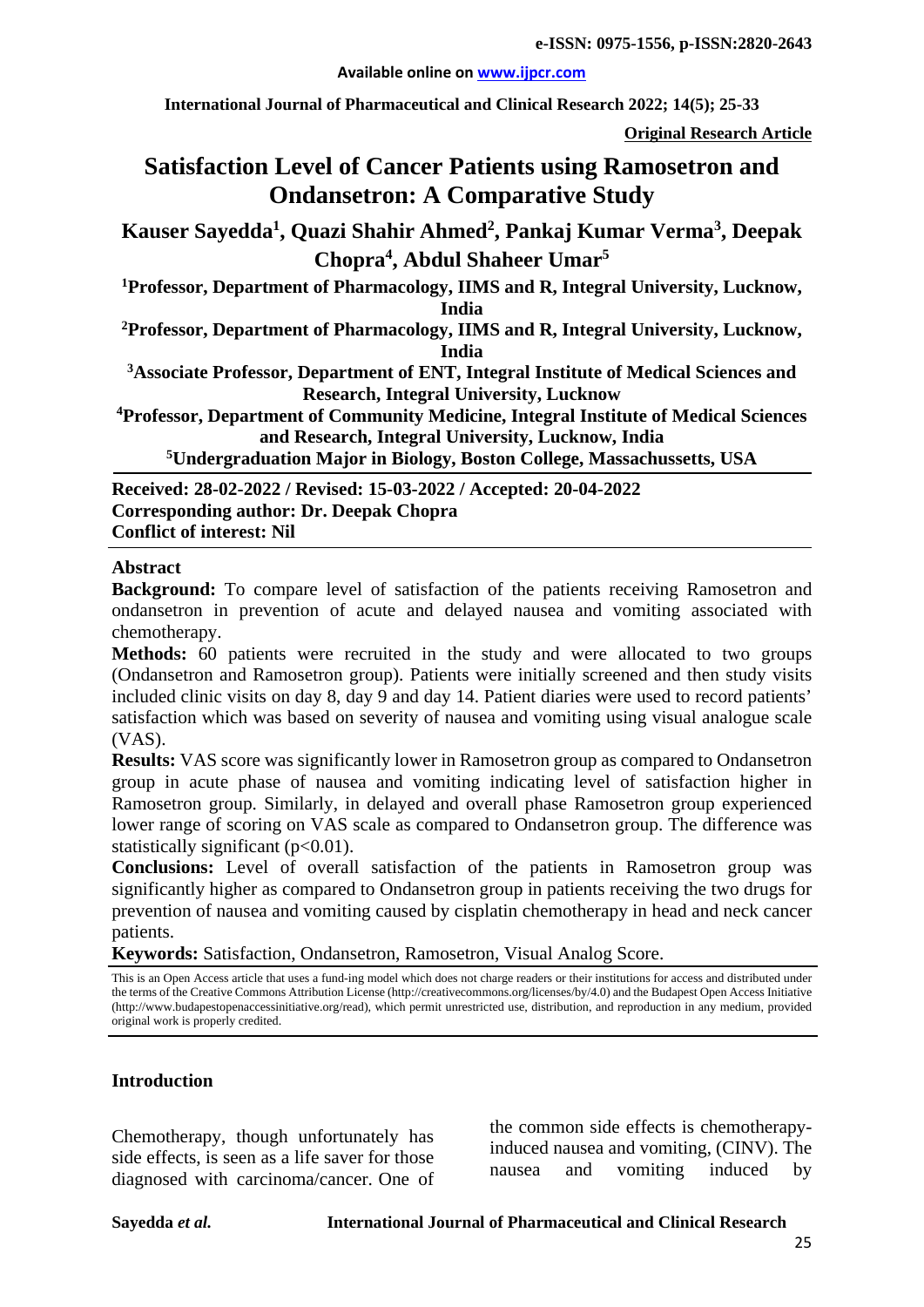chemotherapies occur mostly within the first few hours of getting the treatment (acute nausea and vomiting) while others cause nausea and vomiting followed by another period of nausea and vomiting a day or more after chemotherapy has been initiated (delayed nausea and vomiting)[1]. Nausea and Vomiting continue to remain a concern for patients receiving cancer treatment. Cancer patients often give higher ranking to the nausea and vomiting as the most severe side effects of chemotherapy[2]. It has been reported that the frequency of chemotherapy induced nausea and vomiting, particularly delayed nausea and vomiting, is underestimated by treating oncology physicians and nurses[3].

The consequences of not controlling the nausea and vomiting induced by chemotherapy may lead to complications as well as poor compliance with treatment with the cancer therapy and follow-up, and a diminished quality of life[4].

A number of drugs are available to manage nausea and vomiting. These drugs (antihistaminic, phenothiazine derivatives, anticholinergics and dopamine receptor antagonist) have unwanted side effects like sedation, dysphoria, extrapyramidal symptoms, dry mouth, restlessness and tachycardia[5].

Newer drugs, Selective serotonin 5 hydroxytryptamine type  $3(5-HT_3)$  receptor antagonists (5-  $HT_3RA$ ) are devoid of such side effects and are highly effective and thus the first line choice in prevention of Chemotherapy induced nausea and vomiting[6]. These Serotonin antagonists are believed to be effective in acute CINV because of rapid release of serotonin in the gastrointestinal tract in the first 24 h[7]. In humans, a peak in the serotonin metabolite 5-hydroxyindoleacetic acid (5-HIAA) is observed in urine at 4 h, with levels returning to baseline within 24 h[8,9]. These drugs include ondansetron, granisetron, dolasetron and tropisetron.

Currently introduced  $5HT_3RA$  include ramosetron and palonosetron. The antiemetic efficacy of ondansetron has been well established in the prevention and treatment of CINV.

Ramosetron hydrochloride, is a relatively newer 5HT3 receptor antagonist with an affinity higher than ondansetron, granisetron and tropisetron[10]. Ramosetron has been introduced for the treatment of irritable bowel syndrome (IBS), chemotherapy (cisplatin)-induced nausea and vomiting and late in postoperative nausea and vomiting, with almost no study done for comparing the level of satisfaction of patients receiving this drug with other antiemetics[11-13].

Patient satisfaction is of utmost importance in health care delivery. Though, the satisfaction level is difficult to assess, one of the methods is by using visual analogue scale (VAS) scoring[14].

Since the literature available is scarce and contradicting, the currenmt study was planned to evaluate and compare the level of satisfaction of patients receiving ramosetron and ondansetron as antiemetics for cisplatin chemotherapy induced nausea and vomiting in treatment of head and neck cancers.

# **Methods:**

**Study design:** This was prospective, comparative study.

**Sample size:** All the cases of head and neck cancer reporting to the department during the study period were included in the study. A total of 60 eligible cases reported to the department and were recruited in the study. They were further divided into two groups receiving Ramosetron or Ondansetron. These drugs were prescribed by their treating clinician and out of 60 patients, 35 patients (Group 1) received Ondansetron while remaining 25 received Ramosetron (Group 2).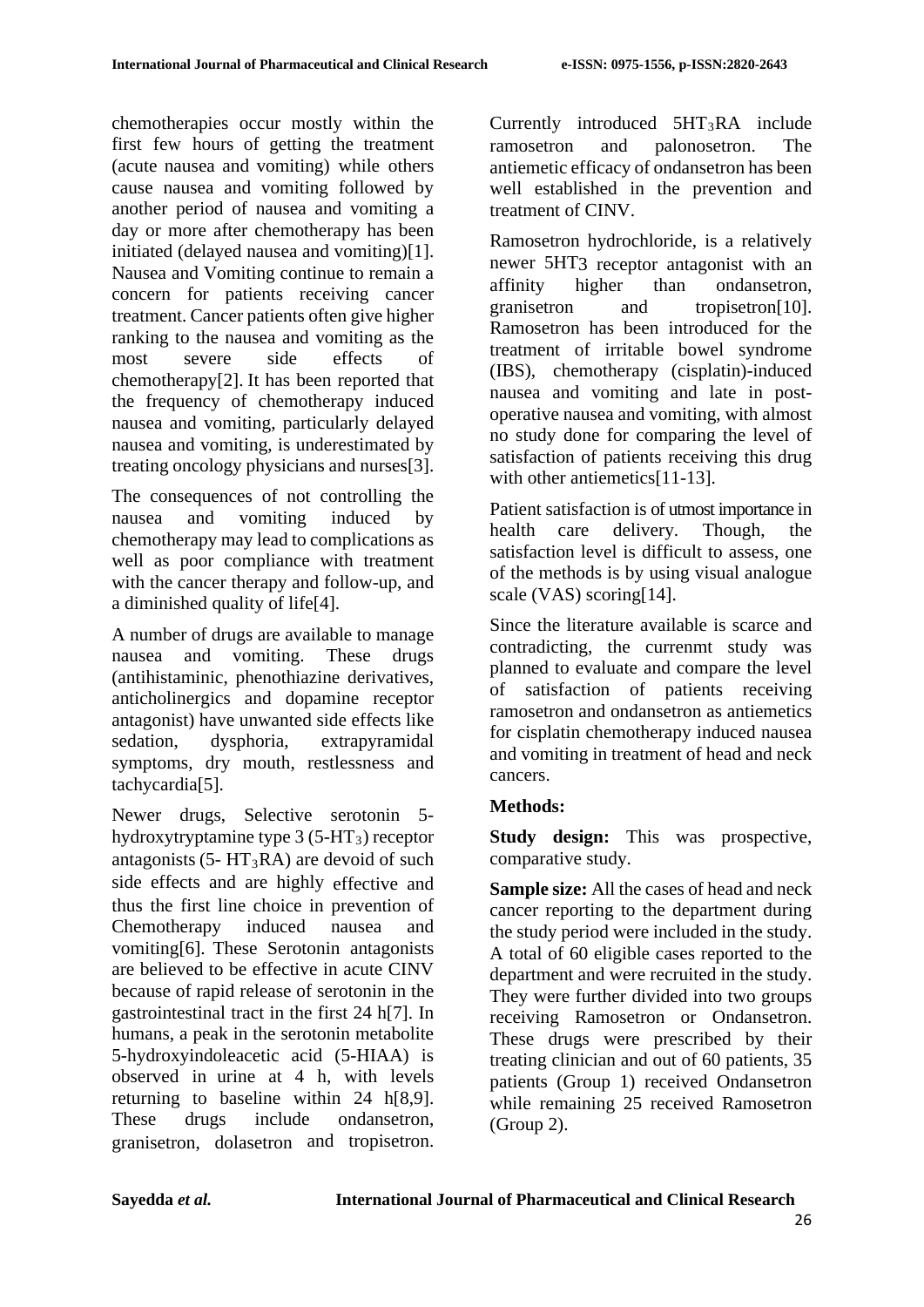**Study Period:** 18 months (1st march, 2018 to 31st October,2019)

**Study Unit:** Cancer patients undergoing Chemotherapy

**Study Place:** This clinical study was done in collaboration with the department of Radiotherapy and Oncology of a premier Medical Institute.

Patients were recruited in the study according to the following inclusion and exclusion criteria

## **Inclusion criteria:**

- Male or female, age  $\geq 18$  yrs, with histologically confirmed malignant disease
- Patients naïve to chemotherapy, with a Karnofsky index  $\geq 70\%$
- Scheduled to receive a single dose cisplatin as a single drug or in combination
- Recurrent cases of head and neck cancers, who had taken radiation therapy 6 months back and thus planned for palliative chemotherapy.
- Patients with hepatic function and renal function in normal limits.

# **Exclusion criteria**

- Nonconsenting, Inability to understand or cooperate with study procedures.
- Scheduled to receive any drug with antiemetic efficacy from 24 hrs before to 5 days after treatment.
- Emesis, retching, or Grade 2 or 3 nausea ≤24 hrs before chemotherapy (Grading of nausea as per the National Cancer Institute Common Toxicity Criteria, version3).[14]
- Ongoing emesis due to any organic etiology.
- Contraindications to 5-HT3 receptor antagonists.
- Patient having Hb <9gm%, TLC <4000/cu.mm and Platelet Count<1,00,000/ cu.mm. in the screening visit.
- Patients on concurrent chemoradiotherapy.

### **Study conduction**

Brief description of methods/procedures in the study:

Screening visit- (Day1-7)-The consenting patients were initially screened for eligibility between day 1 and day 7 and the following were recorded: history of nausea and vomiting, physical examination; vital signs; Investigations like haematology, blood chemistry and urine analysis; complete past medical history; concomitant medications; and history of nausea and vomiting. Then Study visits included clinic visits on day 8, day 9 and day 14.

Patient diaries were used to record the satisfaction of patients at particular time based on severity of nausea and vomiting using VAS scale daily until day 12 starting from day 8 (days on which chemotherapy has to be given). On  $14<sup>th</sup>$  day the Patient Diary Cards were collected back.

# **Study visit (visit 1): (Day 8)**

One hour before the start of chemotherapy, the following parameters were recorded in the enrolled patients: BP measurement, Heart Rate, Pre-dose Nausea/vomiting, any drug administration, concomitant medications, adverse events recorded.

Patient diary cards were distributed and explained about the relevant entries to be made.

# **Study visit II: (Day 9)**

The following test and procedures were carried on patients on second day after chemotherapy that would mean 9<sup>th</sup> day of study: physical examination and vital signs, haematology, blood chemistry, urine analysis, adverse events recorded, concomitant medications recorded

# **Study visit III: (Day - 14)**

The following test and procedures were carried on patients on  $14<sup>th</sup>$  day of the study. Physical examination and vital signs, haematology, blood chemistry, adverse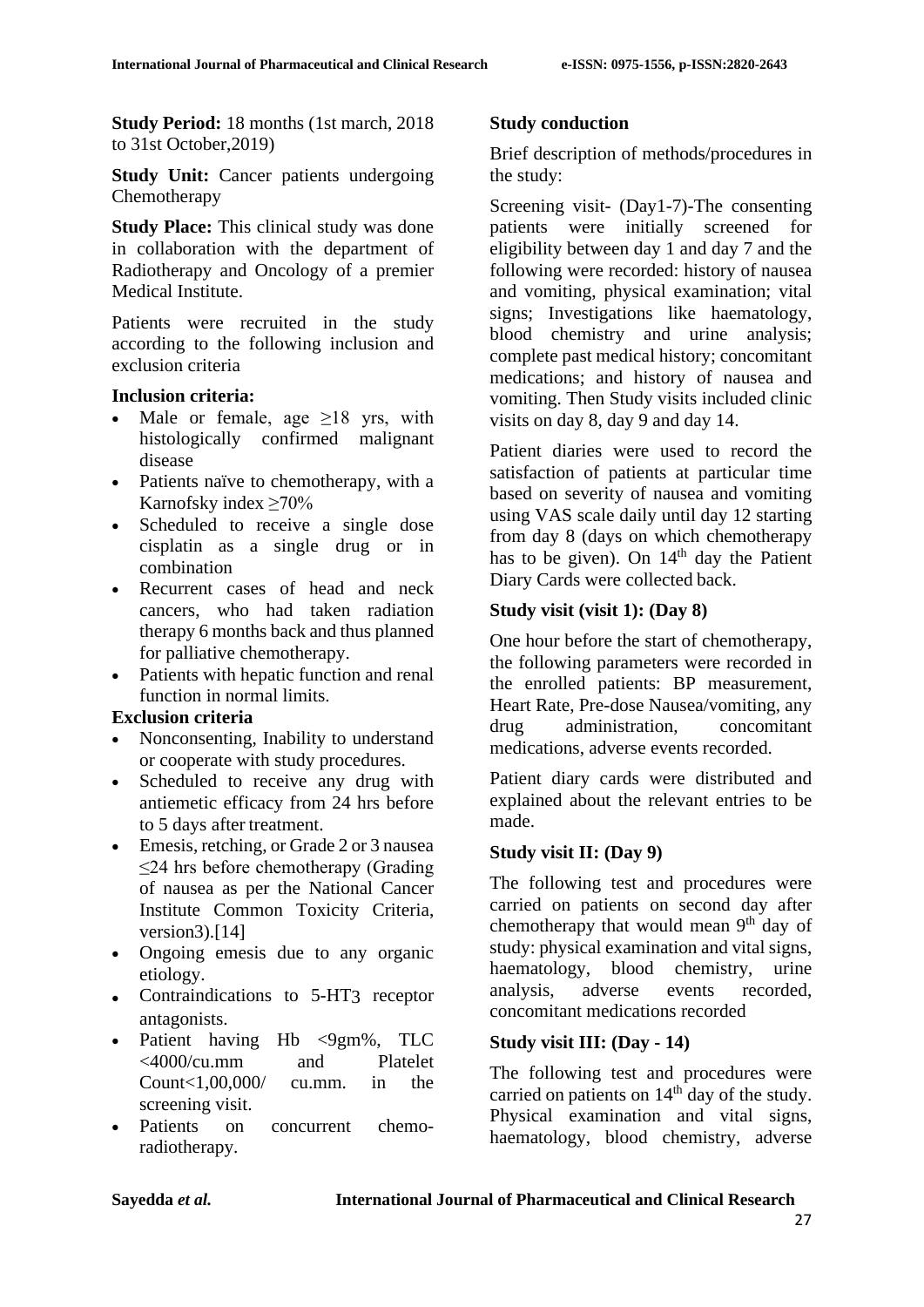events recorded, concomitant medications recorded, patient diary cards collected

#### **Study treatment**

- Group 1- Ondansetron (Osetron), a clear colourless, nonpyrogenic, sterile solution available in 2ml and 4ml vials with strength of 2mg/ml. A total dose equivalent to 16 mg of ondansetron was administered intravenously 30 minutes prior to chemotherapy.
- Group 2- Ramosetron (Nozia) (supplied by Zydus (Alidac Corza) administered intravenously over 30 seconds in the recommended dosage of 0.3mg. It was administered 30 minutes before administration of each course of chemotherapy

#### **Assessments:**

**Level of Satisfaction**: Visual Analogue scale was plotted to record patients' overall assessment of satisfaction on control of nausea and vomiting.<sup>[14,15]</sup>

Safety assessment*:* Safety was assessed by the following: adverse event (AE) reporting for a period of 15 days (30 days for serious AEs); vital sign measurements; laboratory tests performed; physical examination, and electrocardiogram (ECG) recordings performed at specified time points.

**Adverse event monitoring:** The expected adverse event for the drugs under consideration as reported in literature are headache, dizziness and constipation with a reported incidence of less than 2%. The adverse events were evaluated as per the Common Terminology Criteria for Adverse Events, version 3.0 (CTCAE).[16]. If any adverse event occurred, it was evaluated by the investigator and recorded in case record form stating the onset, severity, duration, likely cause, action taken reference to the study drugs and outcome. For all adverse events, the onset, duration, symptoms and sign, treatment, relationship to the study drug were noted in the adverse event page of case record form

### **Statistical analysis***:*

The student's 't' test (to assess significance in demographic profile between the groups) and Z test (to observe significance between two proportions) were used to measure the difference among the result, expressed in the form of P value.

### **Results:**

The demographic data and baseline characteristics of the patients (Table 1) of both the groups were comparable i.e. difference between the age, weight, height, BSA and Karnofsky index in the patients of two groups was not statistically significant (P>0.05). There was no significant (P >0.05) association between the history of nausea and vomiting of both the groups.

| $\overline{\phantom{a}}$<br>Demographic | Group                       | $\overline{2}$<br>Group     |
|-----------------------------------------|-----------------------------|-----------------------------|
| characteristics                         | receiving                   | receiving                   |
|                                         | Ondansetron                 | <b>Ramosetron</b>           |
|                                         | $(\text{mean} + \text{SD})$ | $(\text{mean} + \text{SD})$ |
| Age (in years)                          | $55.2 \pm 11.18$            | $57.53 \pm 10.81$           |
| Weight (in Kgs)                         | $61.17 \pm 09.66$           | $56.5 \pm 7.14$             |
| Height (in cms.)                        | $161.4 + 10.82$             | $163.7+9.61$                |
| <b>BSA</b>                              | $1.40 \pm 0.17$             | $1.42 \pm 0.12$             |
| Karnofsky index, %                      | $84.32 \pm 5.63$            | 86±3.00                     |
| <b>Behavioral and clinical</b>          | $n_1 = 35 \, (%)$           | $n_2=25\frac{6}{6}$         |
| $characteristics(N=60)$                 |                             |                             |
| Smoker                                  | 12(33.33)                   | 09(36.66)                   |

**Table 1: Showing the demographic and behavioural characteristics.**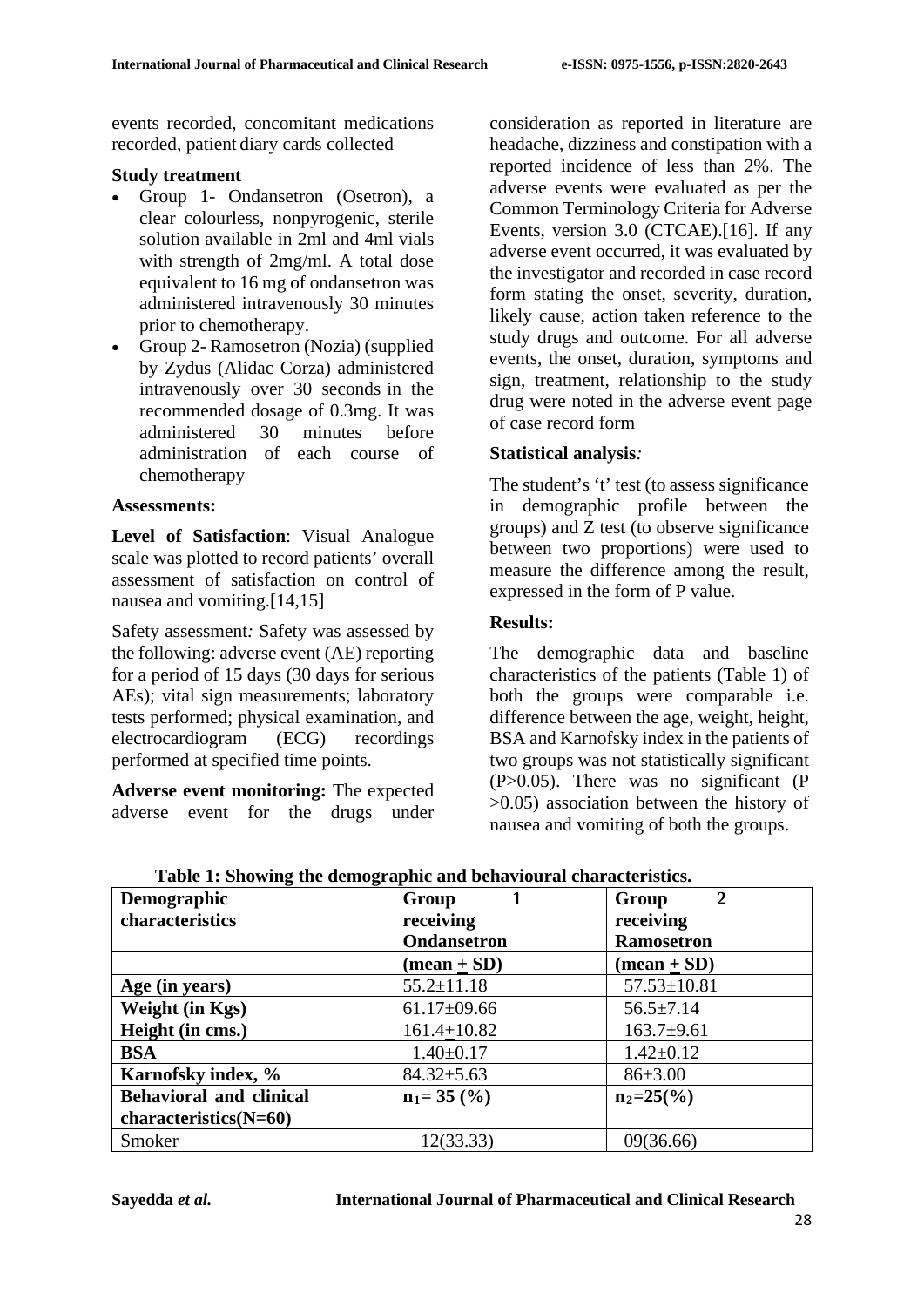| Alcoholic                           | 06(16.67)      | 04(16.67)           |
|-------------------------------------|----------------|---------------------|
| Other                               | 06(16.67)      | 03(13.33)           |
| Nausea and vomiting history: $N=60$ | $n_1 = 35$ (%) | $n_2=25\frac{6}{6}$ |
| $(%) *$                             |                |                     |
| <b>Present</b>                      | 06(16.67)      | 02(08.00)           |
| <b>Absent</b>                       | 29(83.33)      | 23(92.00)           |
| * $X^2 = 1.07$ , p>0.05             |                |                     |

*Visual analogue scale (VAS) for overall satisfaction*

It was observed that VAS score was significantly lower in Group 2 as compared to Group 1  $(p<0.01)$  in acute phase of nausea and vomiting indicating level of satisfaction higher in Group 2(Ramosetron) group. Similarly, in delayed and overall phase Group 2 experienced lower range of scoring on VAS scale as compared to Group-1. The difference was statistically significant  $(p<0.01)$  (Table 2).

| Phases                    | Group 1 (Mean $\pm$    | Group 2 (Mean $+$      | t-test | p value  |
|---------------------------|------------------------|------------------------|--------|----------|
|                           | SD)                    | SD)                    |        |          |
| Acute Phase (0-24h)       | $63.7 \pm 5.06$ (n=30) | $46.2 \pm 4.95$ (n=30) | 13.54  | P < 0.01 |
| Delayed Phase (24-        | $63.0\pm8.49$ (n=120)  | $49.57 \pm 14.63$      | 8.69   | P < 0.01 |
| 120h)                     |                        | $(n=120)$              |        |          |
| $(0-$<br>Overall<br>Phase | $63.10\pm7.38$         | $48.9 \pm 12.91$       | 11.69  | P < 0.01 |
| 120h)                     | $(n=150)$              | $(n=150)$              |        |          |

The results on Day 1 were same as that of acute phase. On day 2, day 3, day 4 and day 5, the group 2 VAS score were significantly less as compared to Ondansetron group  $(Group-1)(p<0.01)$   $(Table 3)$ . The difference between the Phase wise VAS score was highly statistically significant (P

<0.01) for all the phases i.e. acute, delayed and overall phase in favour of Group 2. The difference between the Day wise VAS score was highly statistically significant (P  $\leq 0.01$ ) for all the days in favour of ramosetron group.

| Day              | (time period in Group $1(Mean + SD)$ Group-2 | (Mean)           | $+$ t-value | P-value  |
|------------------|----------------------------------------------|------------------|-------------|----------|
| hrs)             |                                              | SD)              |             |          |
| Day $1(0-24h)$   | $62.7 \pm 5.01$                              | $45.2 \pm 4.75$  | 12.54       | P < 0.01 |
| $\log 2(24-48h)$ | $70.4 + 4.35$                                | $63.20 \pm 3.16$ | 9.15        | P<0.01   |
| $\log 3(48-72h)$ | $70.13 \pm 4.17$                             | $53.30 \pm 3.57$ | 15.45       | P < 0.01 |
| Day $4(72-96h)$  | $67\pm3.60$                                  | $45.8 \pm 3.15$  | 22.17       | P < 0.01 |
| Day $5(96-120h)$ | $41.7 \pm 3.95$                              | $35.90 \pm 4.32$ | 5.08        | P < 0.01 |

|  | Table 3: Showing the Day wise VAS for overall satisfaction. |  |  |  |  |
|--|-------------------------------------------------------------|--|--|--|--|
|--|-------------------------------------------------------------|--|--|--|--|

The details of adverse events (whether or not related to the study drug) are shown in Table 4 both ramosetron and ondansetron were well tolerated, and no adverse event related withdrawals were reported during the study. In the Ondansetron group (group1) 53.33% of patients and in Ramosetron group-2,50% of patients experienced at least one adverse event. Most of the adverse events, 81.25% in Ondansetron group and 60% in Ramosetron group were mild in intensity with the majority of adverse events assessed as associated with the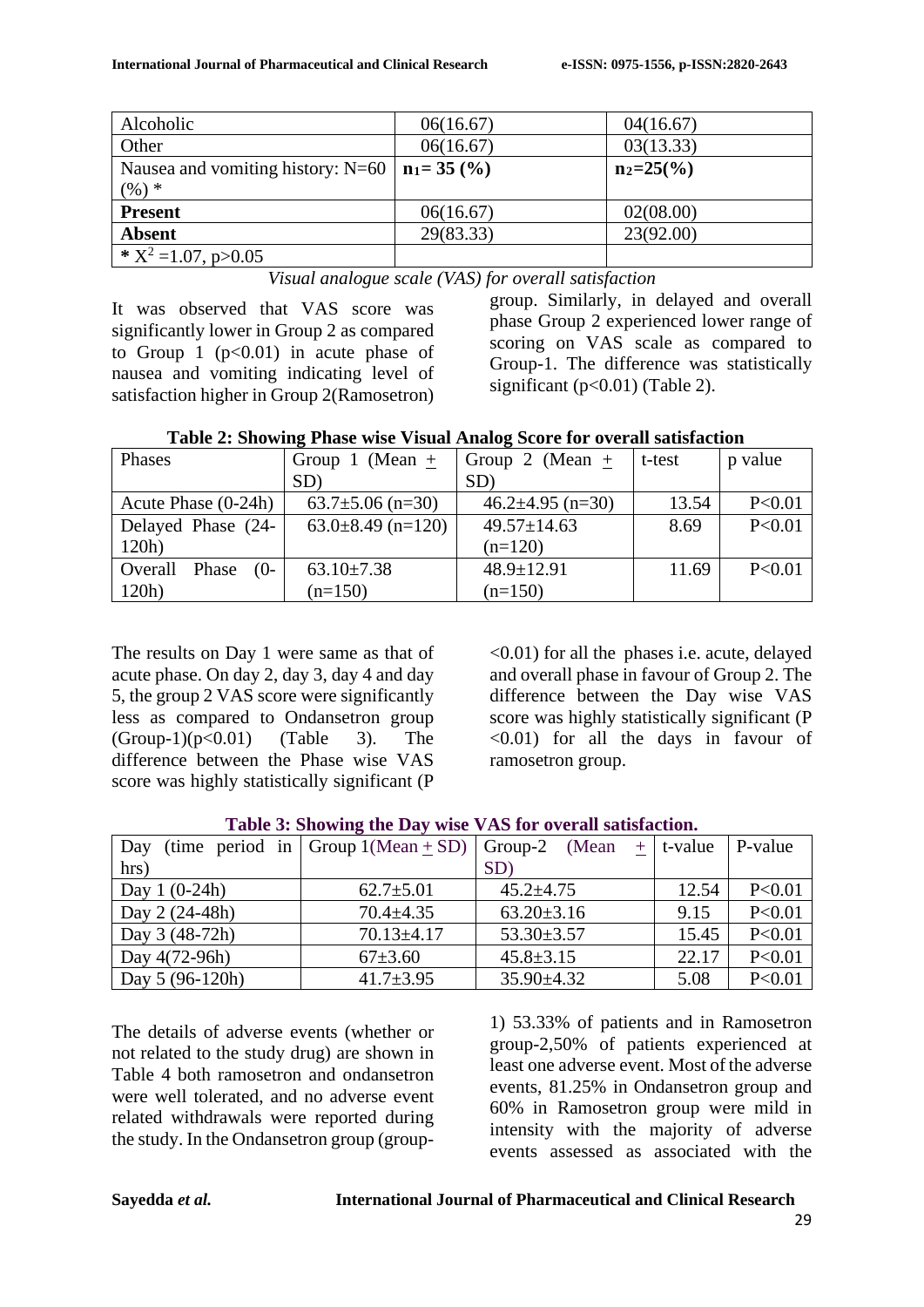patient's disease and/or chemotherapy treatment. The number of patients reporting headache and diarrhea were higher in ramosetron group (14 and 4) as compared to ondansetron group (12 and 2). Whereas the number of patients reporting dizziness and fatigue were higher in ondansetron group (3 and 2) compared to ramosetron group (0 and 1) respectively. Overall, the difference in the proportion of patients with patients with possible adverse events was not significant  $(P > 0.05)$ .

The common adverse events (whether or not related to the study drug) in ramosetron group were headache (46.66%), diarrhoea (13.33%), fever and abdominal pain (6.66%) whereas in ondansetron group, the

common adverse events were Headache (40%), Fatigue and diarrhoea (6.66%). Constipation and dyspepsia was equal in both the groups (3.33%) Tinnitus was present only in Ondansetron group (3.33%). Fever was less in Ondansetron group (3.33%) as compared to Ramosetron group.

Post hoc analysis revealed no differences in the duration of adverse events commonly associated with 5-HT3 receptor antagonist therapy (i.e. headache, fatigue and constipation) in patients treated with ramosetron compared with ondanserton. No serious adverse event was reported in the study.

| <b>Reported</b>      | Group         | Group-2     | Z-value  | P-value  |
|----------------------|---------------|-------------|----------|----------|
| <b>Adverse Event</b> | 1(Ondansetron | (Ramosetron |          |          |
|                      | Group)        | Group)      |          |          |
| Headache             | 15(40)        | 12(46.66)   | 0.52     | P > 0.05 |
| Diarrhoea            | 03(6.66)      | 03(13.33)   | 0.86     | P > 0.05 |
| <b>Dizziness</b>     | 04(10)        | 00(0)       | 1.77     | P > 0.05 |
| Fatigue              | 03(6.66)      | 01(3.33)    | 0.59     | P > 0.05 |
| Constipation         | 01(3.33)      | 01(3.33)    | 0        | P > 0.05 |
| <b>Tinnitus</b>      | 01(3.33)      | 00(0)       |          | P > 0.05 |
| Fever                | 01(3.33)      | 02(6.66)    | 0.59     | P > 0.05 |
| Cough                | 01(3.33)      | 01(3.33)    | $\Omega$ | P > 0.05 |
| Asthenia             | 00(0)         | 01(3.33)    |          | P > 0.05 |
| Dyspepsia            | 01(3.33)      | 01(3.33)    | $\Omega$ | P > 0.05 |
| Abdominal Pain       | 01(3.33)      | 02(6.66)    | 1.43     | P > 0.05 |

| Table 4: Showing the frequency of reported possible adverse events. |  |  |  |  |
|---------------------------------------------------------------------|--|--|--|--|
|---------------------------------------------------------------------|--|--|--|--|

No statistically significant differences were found between both the groups with respect to physical examination, Vital parameters, laboratory parameters i.e. haematology, liver function tests and urine analysis. Overall, no significant safety concerns were identified in the study. After applying 'Z' test of difference between two proportions, there is no significant difference  $(P > 0.05)$ between proportions of possible adverse events in both the groups.

### **Discussion:**

The 5-HT3 receptor antagonist is

considered as the gold standard anti-emetic treatment providing effective control of acute nausea and vomiting. They offer a substantial tolerability benefit over older other conventional antiemetic. Ondansetron is the most widely used drug for the prevention of chemotherapyinduced nausea and vomiting (CINV). Structure of ramosetron results in more potent blocked of 5HT<sub>3</sub> receptor. This effect has been demonstrated both in vitro and in animal studies and in the latter, it appears to prevent vomiting associated with cisplatin chemotherapy.17 The efficacy of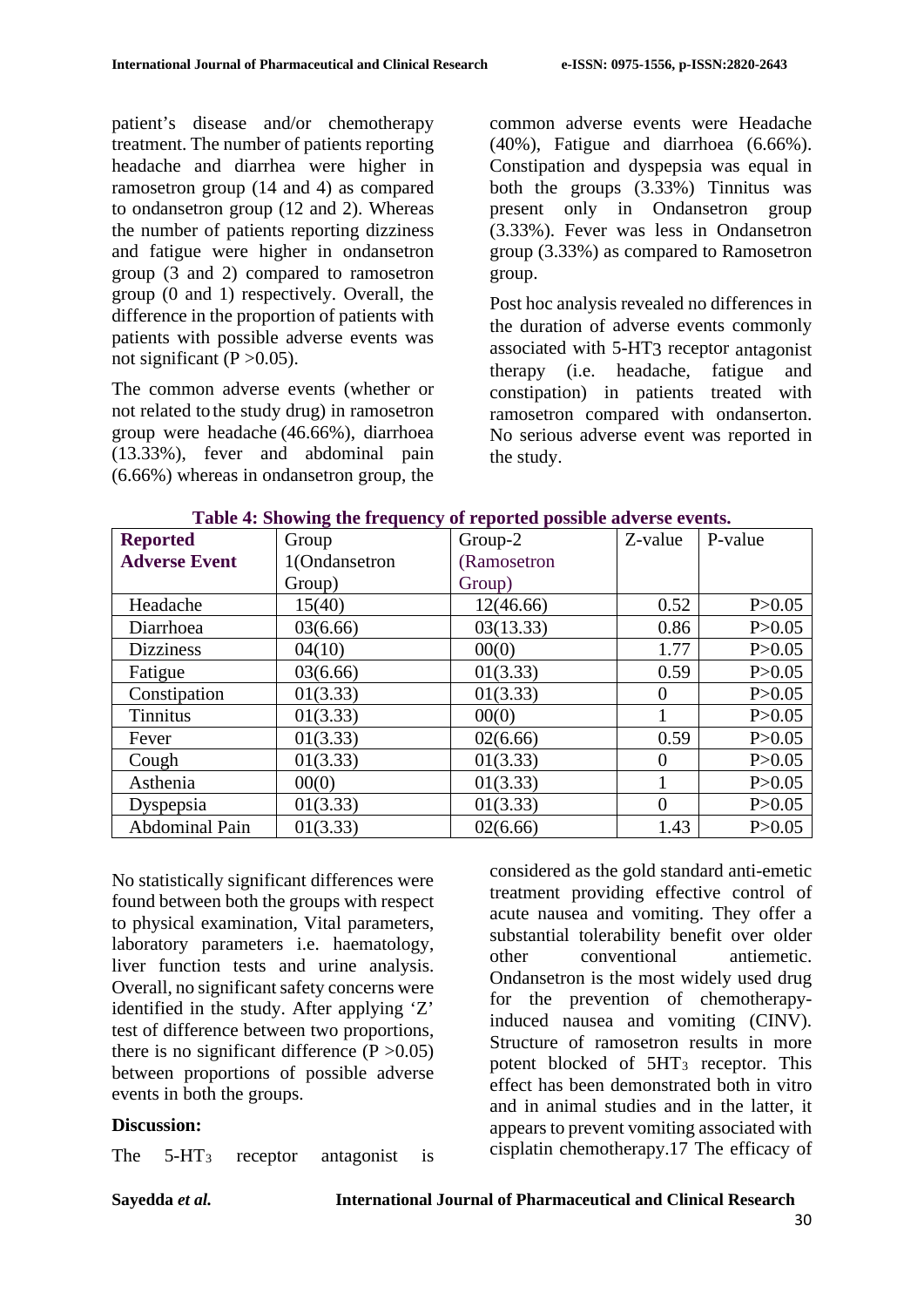the ramosetron has been supported by several clinical trials comparing antiemetic efficacy of ramosetron with that of granisetron in 76 patients receiving cisplatin chemotherapy[16]. Results are strongly in favour of ramosetron. In some other comparative clinical studies, ramosetron had superior efficacy into the acute and delayed than other first generation  $5HT_3$ receptor antagonist[10,18].

In the present study, the demographic data and baseline characteristics like age, height and Karnofsky index were comparable with the observations reported by J Jayesh et al and Kim et al except weight which was higher in these studies[13,19]. We could not make out the sex differences among all characteristics because the enrolled study patients were only males.

Regarding VAS score, highly significant (p<0.01) results were found in favour of ramosetron starting from day 1 to day 5. Acute, delayed and overall phases also showed highly significant results indicating that level of satisfaction is significantly higher with patients treated with ramosetron group as compared to Ondansetron. Similar results were shown by Park et al that is level of satisfaction was higher in ramosetron group as compared to Palonosetron, though it was not statistically significant (p>0.05).20 Another study revealed no significant difference between level of satisfaction in between two groups  $(p>0.05)[21]$ 

# **Safety:**

Both the study drugs were well tolerated by all the patients in the study. During the study period, 9 adverse events were reported in both the groups. Study conducted by Jayesh J showed almost same pattern of adverse events i.e. 8 and 5 in ramosetron and ondansetron group respectively suggesting ramosetron as a safer alternative, but the difference was not statistically significant[19]. Another study done by Shi Y et al concluded ramosetron as safer drug as compared to ondansetronin in terms of controlling appetite loss[22]. Ramosetron tended to be more effective than ondansetron in its antiemetic action.

In present study, the common adverse events in both the groups (whether or not related to the study drug) were headache, diarrhoea, fatigue, constipation, fever, cough and dyspepsia. Dizziness and tinnitus were reported only in ondansetron group. Abdominal pain and asthenia reported only in ramosetron group. No serious adverse event reported in present study.

Jayesh J reported bodyache as common adverse event of ramosetron group[18]. While weakness was common in ondansetron groups. Overall no safety concerns were raised in this study which is consistent with the results other two studies.

# **Conclusion:**

Level of satisfaction (assessed by VAS score) of the patients in ramosetron group was higher as compared to ondansetron group.

Limitations of the study- The small sample size is the limitation of the current study. Hence future studies should be planned with more number of patients considering the limitations in the present study.

**Funding:** No funding sources

**Ethical approval:** The study was approved by the Institutional Ethics Committee

# **References:**

- 1. Schnell FM. Chemotherapy induced nausea and vomiting: the importance of acute antiemetic control. Oncol. 2002; 8:187-98.
- 2. Coates A, Abraham S, Kaye SB. On the receiving end; patients' perceptions of the side-effects of cancer chemotherapy. Eur J Clin Oncol. 1983; 19:203.
- 3. Grunberg SM, Densen RR, Mavros P,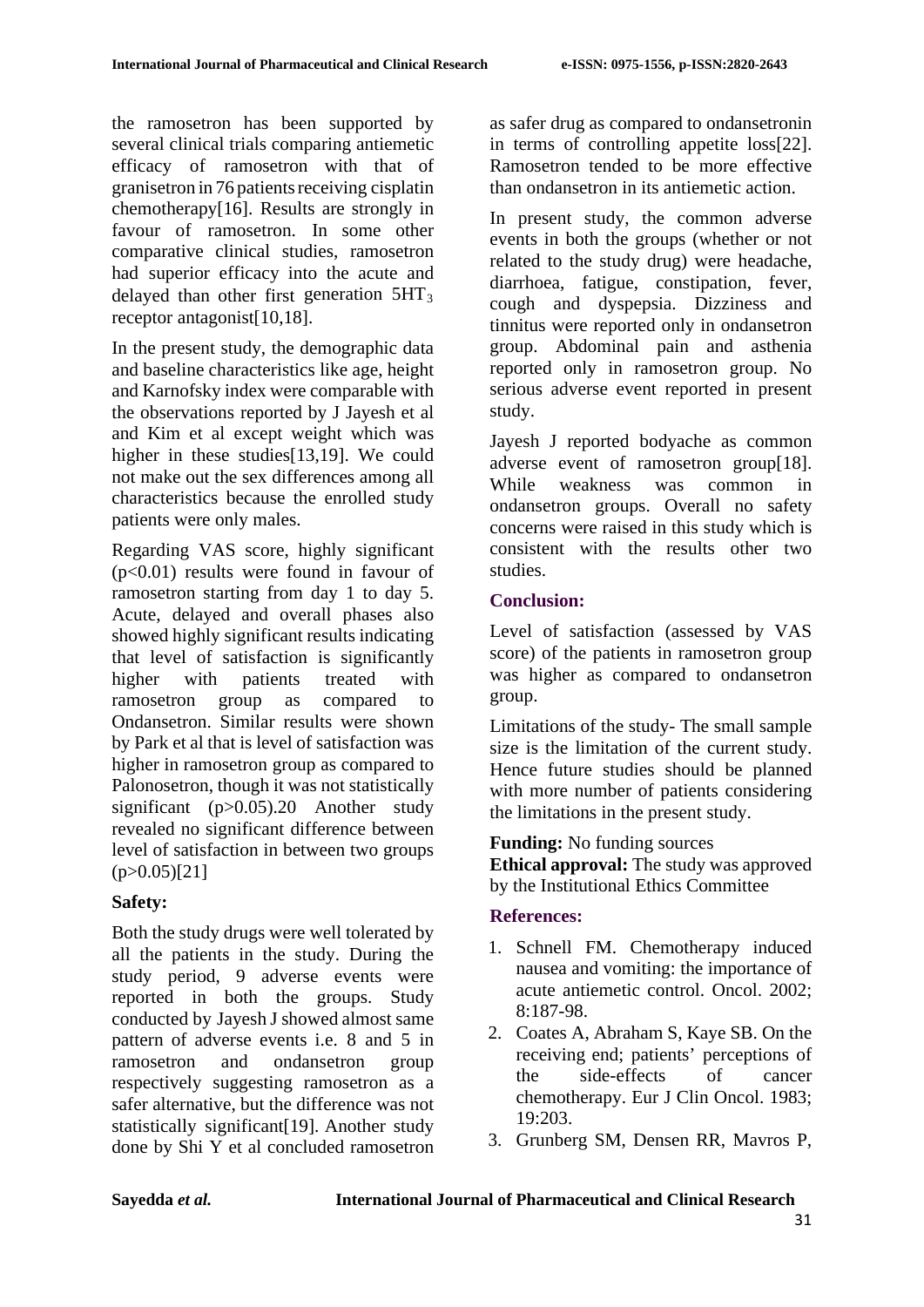Geling O, Hansen M, Cruciani G, et al. Incidence of chemotherapy induced nausea and emesis after modern antiemetics. Cancer. 2004; 100:2261-3.

- 4. Daum BB, Deuson RR, Mavros P, Hansen M, Herrestedt J. Delayed Nausea and Vomiting Continue to Reduce Patient's Quality of Life after Highly and Moderately Emetogenic Chemotherapy Despite Antiemetic Treatment. J Clin Oncol. 2006; 24:4472-8.
- 5. Andrews PLR, Davis CJ, Bighanis DH, Honvthoin J, Mashell L. The abdominal visceral innervation and the emetic reflex, pathway and plasticity. Can J Physiol Pharmacol. 1990:68:325-45.
- 6. Habib AS, Gan TJ. Evidence based management of post-operative nausea and vomiting: A review. Can J Anesth. 2004; 51:326-41.
- 7. Berger M, Gray JA, Roth BL Gray R. The expanded biology of serotonin. Ann Rev Med. 2009; 60:355-66.
- 8. Jones AW, Helander A. Time course and reproducibility of urinary excretion profiles of ethanol, methanol, and the ratio of serotonin metabolites after intravenous infusion of ethanol. Alcohol Clin Exp Res. 1999;23(12):1921-6.
- 9. Janelsins MC, Tejani M, Kamen C, Peoples A, Mustian KM, Morrow GR. Current Pharmacotherapy for Chemotherapy-Induced Nausea and Vomiting in Cancer Patients. Exp Opinion Pharmacotherap. 2013;14(6):757-66.
- 10. Rabasseda X. Ramosetron, a 5-HT3 receptor antagonist for the control of nausea and vomiting. Drugs Today. 2002; 38:75-89.
- 11. Hirata T, Keto Y, Funatsu T, Akuzawa S, Sasamata M. Pharmacological profile of ramosetron, a novel therapeutic agent for IBS. Inflammopharmacol. 2007;15(1):5-9.
- 12. Cheirsilpa A, Sinthusake T, Songsakkaesorn A, Viswaprasit S, Chulaka K, Changkuingdee N.

Comparison of ramosetron and granisetron for the prevention of acute and delayed emesis in cisplatin-based chemotherapy: A randomized trial. Jpn J Clin Oncol. 2005; 35:695-9.

- 13. Kim MS, Kim DW, Woo SH, Yon JH, Lee S. Effect of ramosetron on shivering during spinal anaesthesia. Korean J Anesthesiol. 2010; 58:256-9.
- 14. Roy BG, Daniel HK, CorneVL, Rene V. The validation of visual analogue scale for patient satisfaction after total hip arthroplasty. Eur Ortho Traumatol. 2012;75(2):1402-7.
- 15. Tomas C, Pedro AC, Carmen P, Ricardo A, Cesar A, Ali AB et al. Clinical management, expectations and satisfaction of patients with moderate to severe allergic rhino-conjunctivitis treated with SQ standardized grass allergen tablet under routine clinical practice conditions in Spain. Clin Mol Allerg. 2017;15(1):361-7
- 16. Colevas AD, Setser A. The NCI Common Terminology Criteria for Adverse Events(CTCAE) v3.0 is the New Standard for Oncology clinical trials. J Clin Oncol. 2004; 22:6098.
- 17. Percie DS, Rudd JA, Adfel CC, Andrews PLR. Cisplatin induced emesis: Systematic review and metaanalysis of the ferret model and the effects of 5HT3 receptor antagonists. Cancer Chemo Pharmacol. 2011;67(3):667-86.
- 18. Akuzawa S, Ito H, Yamaguchi T. Comparative study of [3H] ramosetron and [3H] granisetron binding in the cloned human 5-hydroxytryptamine3 receptors. Jpn J Pharmacol. 1998; 78:381-4.
- 19. Sanmukhani JJ, Pawar P, Mittal R. Ramosetron hydrochloride for the prevention of cancer chemotherapy induced nausea and vomiting: The Indian experience. South Asian J Cancer. 2014;3(2):132-7.
- 20. Park SK, Cho EJ, Kang SH, Lee YJ, Kim DA. A randomized, double-blind